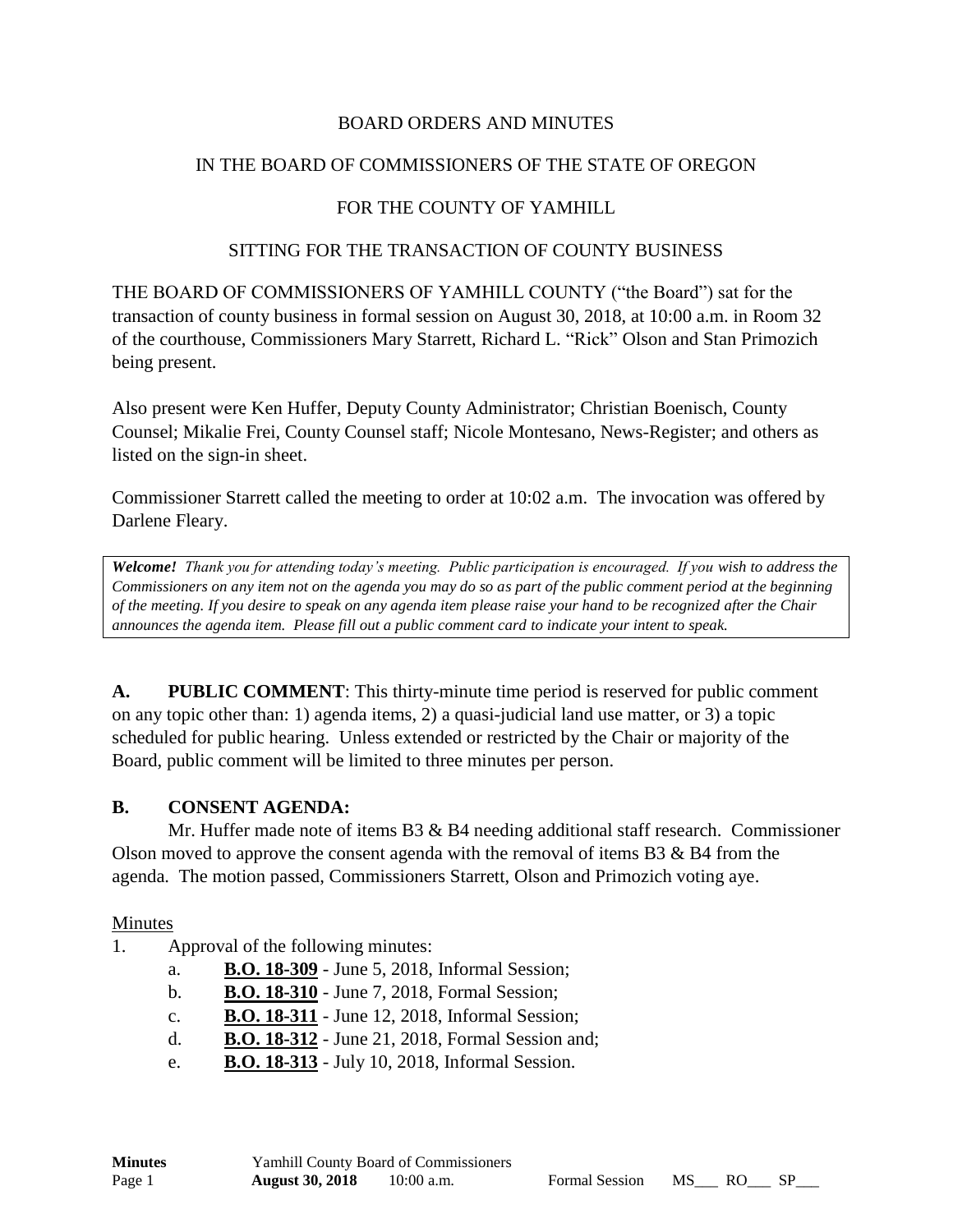Contracts/Grants

2. **B.O. 18-314** - Approval of the sale of real estate property of 717 N. Adams, Lafayette to Yamhill County Affordable Housing Corporation in the amount of \$1,777.04.

3. Approval to submit an application to Firehouse Subs Public Safety Foundation for a grant in the amount of \$25,000 to provide partial funding to the Sheriff's Office for the purchase of the Unmanned Aerial Systems Program (UASP). There is no match requirement. Application due August 30, 2018. *[Removed from agenda].*

4. Approval to submit an application for the DART Drones Public Safety Grant for \$4,350 to support the Sheriff's Office funding of pilot training and certification requirements for the Unmanned Aerial Systems Program (UASP). There is no match requirement. Application to be submitted on August 31, 2018. *[Removed from agenda].*

5. **B.O. 18-315** - Approval of the ODOT grant agreement #32856 between Yamhill County and the Oregon Department of Transportation (ODOT) for the purchase of two wheelchair accessible mini-vans for the total of \$267,770 with a match of local funds in the amount of \$27,500.

6. **B.O. 18-316** - Approval of the ODOT grant agreement #32845 between Yamhill County and the Oregon Department of Transportation (ODOT) for the purchase of four medium duty transit buses for the total of \$390,000 with a match of local funds in the amount of \$58,000.

Surplus

7. **B.O. 18-317** - Approval to declare eight buses as surplus and authorize Public Works to sell at auction as approved by the YCTA Board of Directors.

# **C. OLD BUSINESS:** None.

**D. OTHER BUSINESS** (Add-ons and non-consent items):

**E. PUBLIC HEARINGS:** None.

# **F. ANNOUNCEMENTS:**

1. For information on county advisory committee vacancies, please refer to the county's website, [www.co.yamhill.or.us/content/volunteer-opportunities](http://www.co.yamhill.or.us/content/volunteer-opportunities) , or call the Board of Commissioners' office at 503-434-7501 or 503-554-7801 (toll-free from Newberg).

Following Commissioner announcements, the meeting adjourned at 10:13 a.m.